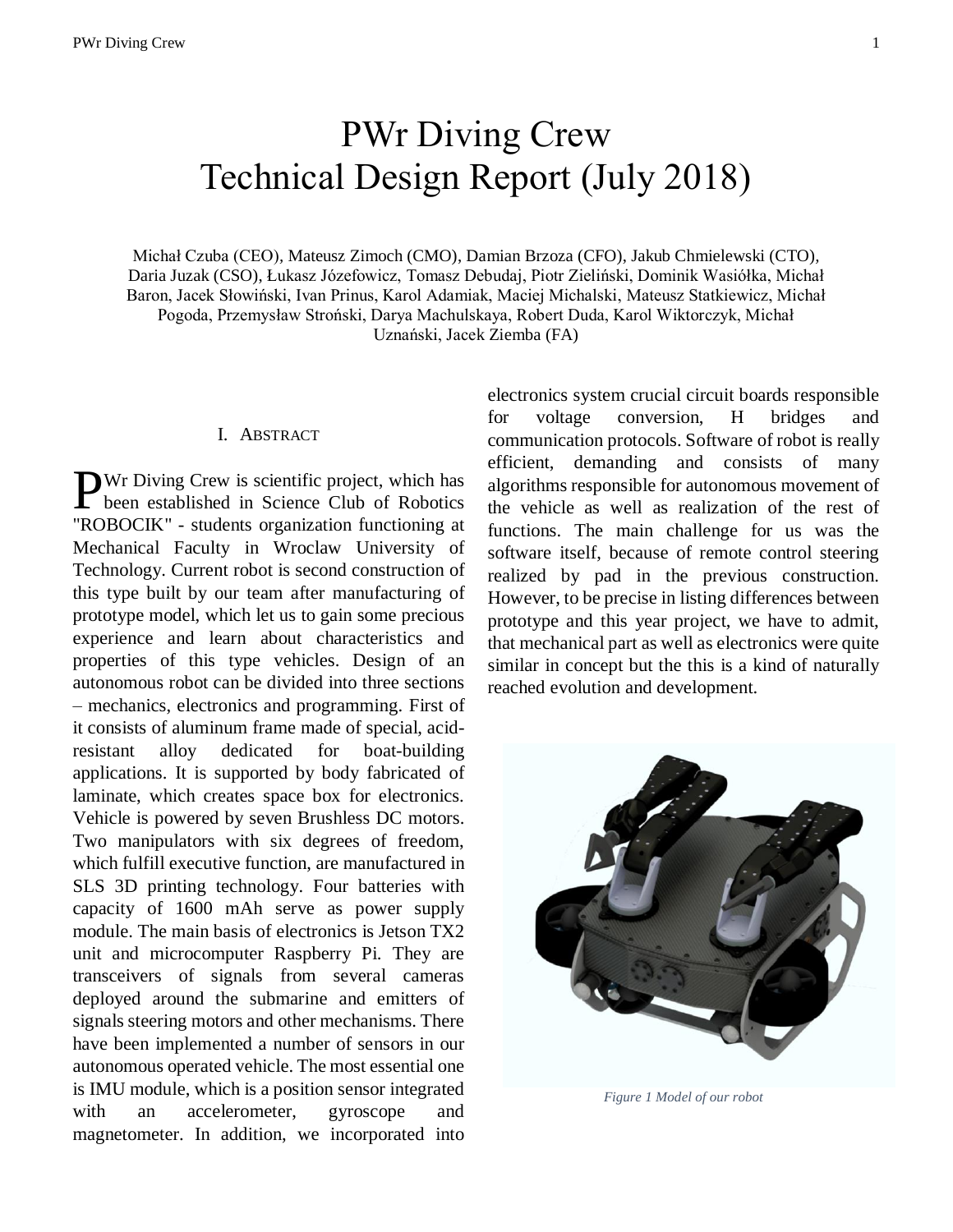#### II. COMPETITION STRATEGY

Our main goals in the construction of an underwater robot was modularity, versatility and multitasking. That is why a basis of the project is an underwater drone, capable of autonomous swimming, with places to attach other elements, such as manipulators, torpedo tubes, additional cameras and thrusters. These components can be freely attached to the AUV, to extend its functionality. We focus on reliability of the construction. We ensured a trouble-free first task (passing through the casino gate), then we worked on extending the functionality to each subsequent task. This year's competition is a first big event, where we are participating, so we are aware that providing full functionality is very serious task. We are still working on the improving of our robot to make it able to perform all the tasks on the competition. It should also be noted that our main objective is expanding our knowledge. So far, we had small experience with autonomous control of the robot. We have only build one prototype robot before we decided to take a part in the RoboSub. That is why we hope to learn good competition strategies and methods of building solid constructions from other teams during competition.



*Figure 2 Interior of our robot.*

## III. DESIGN CREATIVITY

In order to fulfill the assumptions contained in the previous point, the team had to rely on the experience gained during the prototype creation to analyze the available options, then select and apply the best ones. Thus, the following applies:

#### *A. Mechanics*

To fulfill the assumptions of the simplest and lightest basic construction, a frame made of durable and light material was needed. That is why the team decided on aluminum just like in the prototype version. However, it was also necessary to provide protection against aggressive water environment, also against salt water. That is why a special 5083 boat-molding alloy of aluminum – a sheet with thickness of six millimeters was selected.

Our goal during design of container for electronics was to provide as much space as possible for all components. As distinct from the prototype version of the robot, the team decided to use one large box instead of two smaller ones, due to problems related with the transmission of data between them. It was also decided to use an innovative material – a carbon/glass laminate, because of its high strength, low weight and aesthetic qualities, which increased submersion of the boat. This operation also made a robot much more controllable and improved its buoyancy. Therefore, we were able to increase the number of additional components that can be mounted on it.

Thrusters are also an important, mechanical element. In this case we decided to use trusted BLDC T200 motors from the BlueRobotics company –with 350W power each. To ensure full freedom of movement, we have installed seven thrusters with propellers.

Two manipulators with six degrees of freedom were used as executive elements of the boat. To ensure the smallest mass, we have decided to make their housings in 3D printing. However, the basic FDM technology would not provide sufficient tightness and pressure resistance, which is why the SLS technology was selected. The manipulators have been designed to lift a weight of 2 kilograms. Their range is 600 mm. Each kinematic pair is controlled by a servo drive.

To ensure the image delivery to electronic systems, several inspection holes have been drilled in the body, then they were sealed with a transparent polycarbonate material. In these places there are cameras, including the one with high resolution, which is a main part of image acquisition in the vision system. There are also three additional wideangle cameras that will perform auxiliary functions. This was implemented due to the conclusions drawn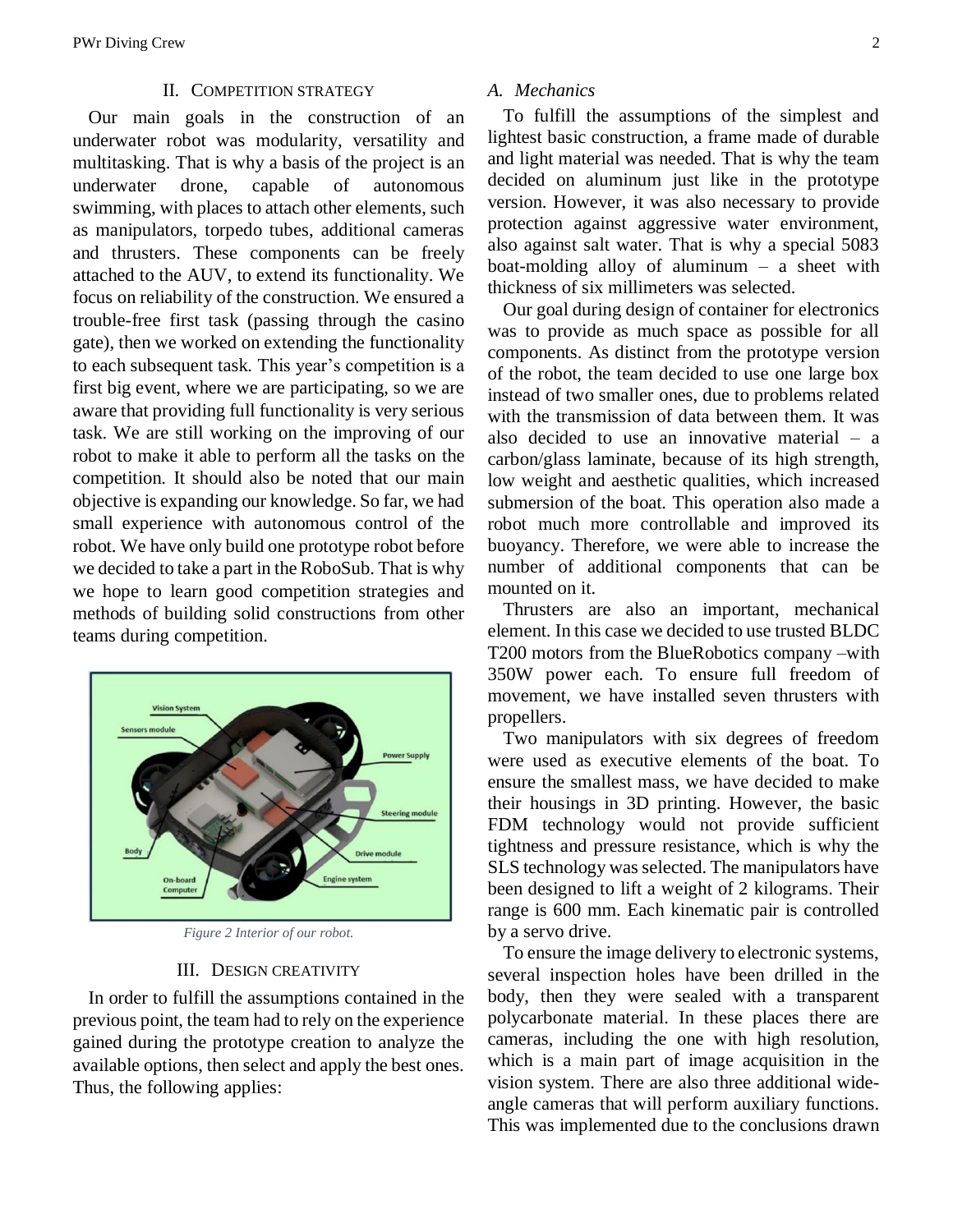by the team during the construction of the prototype, in which only one camera was used – that solution significantly reduced the capabilities of the drone. In addition, appropriate lighting conditions for the above-mentioned cameras had to be provided. That is why two Blue Robotics' LED lamps have been used with a total light intensity of 1500 lumens.

### *B. Electronics*

The heart of the electronics is the Nvidia Jetson TX2 computing platform, which has a superior control role over all other modules and systems. All classifiers and elements of artificial intelligence algorithms have been implemented on it. The auxiliary unit is the RaspberryPI microcomputer, which receives signals from auxiliary cameras and several smaller sensors. In the prototype version of the robot only Raspberry Pi and several STMmicrocontroller boards were used, because of it was not designed for autonomous work, and therefore did not need such a large computing power.

All modules are connected to each other and communicated using the CAN bus protocol. The previous robot used communication via the I2C protocol, but it was not enough efficient. In the current version, it is used only as an auxiliary and in emergency situations.

The boat has been equipped with a system of diffrent sensors to provide as much information as possible for the control system. In addition to the mentioned vision system, the following sensors are used:

- IMU position sensor, which is an integrated accelerometer, gyroscope and magnetometer. It will provide a knowledge about the position of the robot will with an accuracy of a few millimeters,
- a pressure sensor with a range of 100 meters with an accuracy of 5 cm, to determine the draught of the boat,
- ultrasonic distance sensor with a range of 4 meters, directed towards the bottom to prevent the boat from colliding with the bottom of the tank,
- temperature sensor designed to protect the interior of the boat (and therefore all electronics) from overheating,
- several moisture sensors that are designed to quickly detect a leak and prevent flooding of the boat's electronic systems.

In comparison to the prototype version, the team focused on the high level of sensorisation, due to the adaptation of the boat to autonomous movement and receiving stimuli.

#### *C. Software*

Software is the most advanced part of our project, because it basis on the mechanics and electronics. Therefore, its reliability depends on the reliability of the hardware components.

For stabilization we used PID regulator, based on data of IMU sensor. We also trayed to implement neural network for stabilization based on the view from camera, but this solution turned out to be less efficient than PID and it also used valuable computational resources.

In programming data transmission system, we mainly used Python scripts. It's easy to use language which allows to write code quickly. Efficiency of that code wasn't problem for us because in more critical applications we used faster languages such as C. For example, code for API cameras (made by Basler) has been written in C++ (camera's manufacturer's libraries). We made therefore bindings for Python.

For simulate and testing algorithms we used Unity game engine. It's easy to use environment. A few of us had some experience in using this tool. It's easy to use, so we could quickly finish simulating pool and physics and start testing algorithms. For implementation of machine learning solutions in game engine we used Unity ML (machine learning for Unity).

Our main tool for real time object detection is YOLO network. We thought about other object recognition approach, like R-CNN, but it turned out to be more complicated and less efficient. YOLO is very convenient and turned out to be very good in tests. We trained neuron networks for recognize object using pictures generated in the Unity. We also prepared some solutions using Hough transform and Haar Cascade.

For machine learning we tried Keras as an interface and TensorFlow.

We also used OpenCV. Mainly for camera view preprocessing (scaling, color changing, maximize contrast).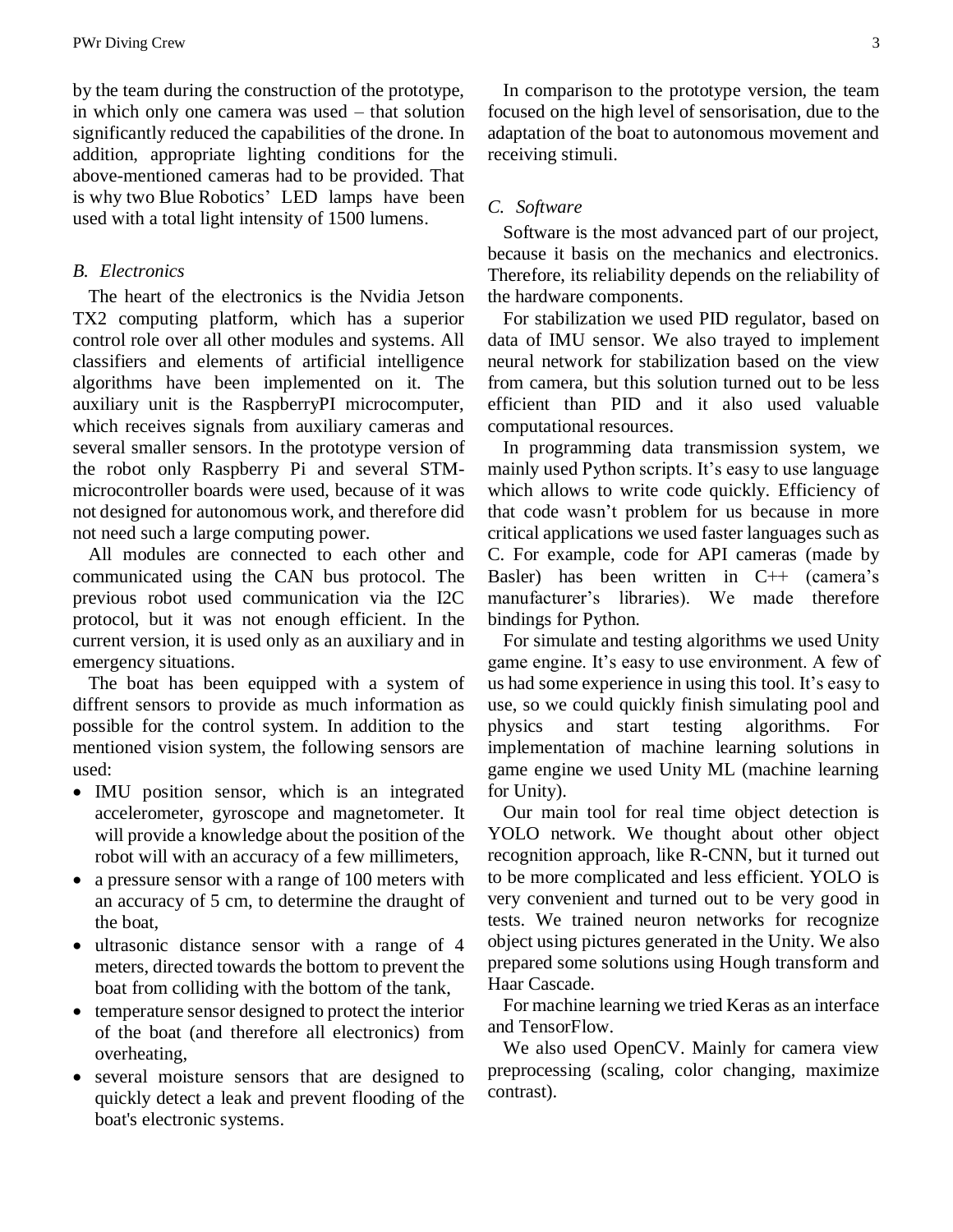Every task had multiple solutions, for example gate can be detected by trained neuron network or algorithm, which implements Haar Cascade.

#### IV. EXPERIMENTAL RESULTS

Design of current autonomous operated vehicle developed by our team is based mainly on the experience gathered during previous season and construction of prototype submarine. This allowed us to draw following conclusions:

- one huge container dedicated for electronics is superior to several compacts, because of difficulties in connecting significant components;
- there is a need to reduce a mass of the project by minimizing frame size and implementation of other materials, for example laminates from carbon fiber reinforced polymer materials;
- due to enhanced maneuverability and velocity of movement in the water we should add one more thruster and change distribution of motors located in vertical position;
- we decided to increase modularity of construction and maximize a number of sensors which gather data from external environment;
- additional executive elements such as manipulators should be implemented.
- originally, we have made certain efforts to implement a dozen of Raspberry Pi microcomputers in a way that each would be responsible for realization of just one task. However, on account of boosted computational power, we've decided to implement just one huge calculation platform - Jetson TX2.



*Figure 3 Submarine during tests*

#### V. ACKNOWLEDGEMENTS

PWr Diving Crew would like to thank all those who were involved in the creation of this project, first of all the members of the entire team and our parent unit, the Mechanical Faculty of the Wroclaw University of Science and Technology. It would also be impossible to complete the project without the help of our business partners, that is: LappKabel, TME, Basler, Printor, Sebros, Rcomposites, Ost-mazury, Helukabel, Bollhoff, Gralmarine, 3dltech, Wimarol, XSens, Botland, DPS-software, IBM, Konmet, Igus, Rbline, Techniczny24, PPG, Drava. We would also like to thank for support from the National Center for Research and Development of the Republic of Poland and the Manus Foundation for help in settling money.



*Figure 4 Our team*

#### VI. REFERENCES

- [1] A. Doucet and A. M. Johansen. A Tutorial on Particle Filtering and Smoothing: Fifteen years later. [Online]. Available: http://www.cs.ubc.ca/ arnaud/doucet johansen tutorialPF.pdf, 2008
- [2] Redmon, Joseph and Ali Farhadi. YOLO9000: Better, Faster, Stronger. arXiv preprint arXiv:1612.08242, 2016.
- [3] R. Tedrake, Underactuated Robotics: Algorithms for Walking, Running, Swimming, Flying, and Manipulation, MIT 2016.
- [4] Fossen, T., Guidance and Control of Ocean Vehicles, Wiley, 1994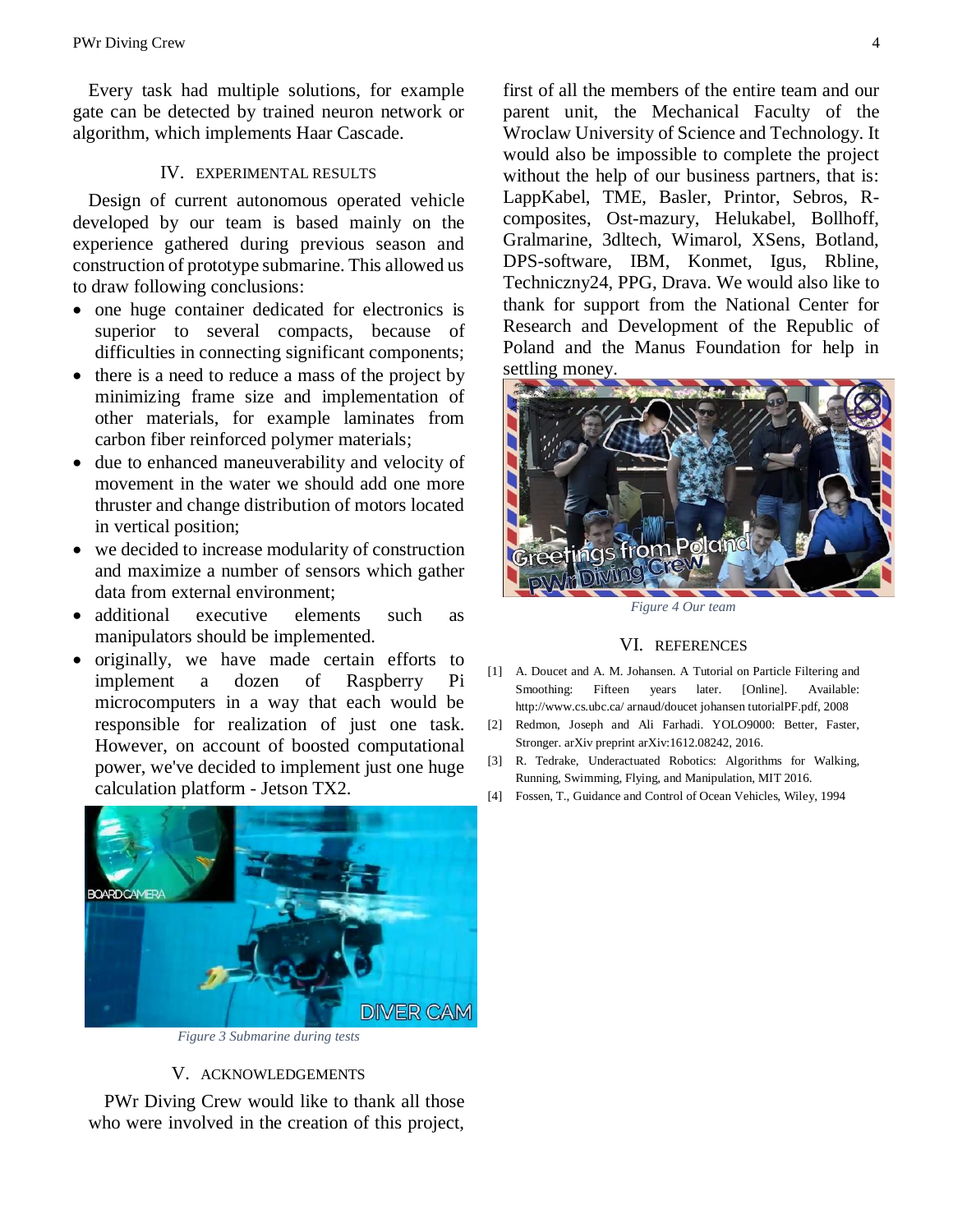# Appendix A:

| Component                               | <b>Vendor</b>                | Model/Type               | <b>Specs</b>                                              | Cost       | Cost(PLN)                       |
|-----------------------------------------|------------------------------|--------------------------|-----------------------------------------------------------|------------|---------------------------------|
| <b>Buoyancy Control</b>                 |                              | ÷,                       |                                                           |            |                                 |
| Frame                                   | Sebros,<br>Wimarol           | 6 mm                     | 5083 aluminum alloy                                       | \$396,83   | 1 500,00 zł                     |
| <b>Waterproof Housing</b>               | R-Composite                  | Own design               | carbon/glass fiber 5mm                                    | \$925,93   | 3 500,00 zł                     |
| <b>Waterproof Connectors</b>            | LappKabel                    | $\overline{\phantom{0}}$ | stainless steel, in IP68 standard. max<br>pressure 10 bar |            | $$1 119,58 \mid 4 232,00 \n 21$ |
| <b>Thrusters</b>                        | Bluerobotics                 | <b>T200</b>              | 350 Watts, Waterproof                                     | \$1 183,00 |                                 |
| Motor Control                           | Bluerobotics                 |                          | Basic 30A ESC max current 30A voltage 12A                 | \$175,00   |                                 |
| <b>High Level Control</b>               |                              | ÷,                       |                                                           |            |                                 |
| Actuators                               |                              | ÷,                       |                                                           |            |                                 |
| Propellers                              | Bluerobotics                 | with thrusters           |                                                           |            |                                 |
| <b>Battery</b>                          | Gralmarine                   | 6,8 Ah                   | 14,4v, 98 Wh, Li-ION                                      | \$687,83   | 2 600,00 zł                     |
| Converter                               |                              |                          |                                                           |            |                                 |
| Regulator                               |                              |                          |                                                           |            |                                 |
| <b>CPU</b>                              | <b>Botland</b>               | Raspberry Pi 3<br>B      | 1GB RAM 1,2GHz                                            | \$79,10    | 299,00 zł                       |
| <b>Internal comm Network</b>            |                              |                          | CAN, I2C                                                  |            |                                 |
| External comm Interface                 | $\overline{\phantom{a}}$     |                          | <b>TCP/IP Ethernet</b>                                    |            |                                 |
| Programming Language 1                  |                              |                          | Python                                                    |            |                                 |
| Programming Language 2                  |                              |                          | $C, C++, C#$                                              |            |                                 |
| Compass                                 | in IMU                       |                          |                                                           |            |                                 |
| Inertial<br>Measurment<br>Unit<br>(IMU) | X-sense                      | <b>MTI-30</b>            | AHRS sensor                                               |            | $$1461,64 \mid 5525,00 \n 21$   |
| Doppler Velocity Log (DVL)              |                              |                          |                                                           |            |                                 |
| Camera(s)                               | Basler                       |                          | $daA2500-14uc$ CMOS, 14fps, 5MP, Color                    | \$793,65   | 3000,00 z                       |
| Hydrophones                             |                              |                          |                                                           |            |                                 |
| Manipulator                             | <b>BIBUS</b><br><b>MENOS</b> | Own Design               | PA2200                                                    |            | \$1 058,20 4 000,00 zł          |
| Algorithms: Vision                      |                              | ÷                        | Haar cascade, Hough transform                             |            |                                 |
| Algorithms: acoustics                   |                              |                          |                                                           |            |                                 |
| Algorithms: localization and<br>mapping |                              | ÷                        |                                                           |            |                                 |
| Algorithms: Autonomy                    |                              |                          |                                                           |            |                                 |
| Open source software                    |                              |                          | YOLO                                                      |            |                                 |
| Team Size                               | ÷.                           | ÷                        | 21                                                        | ÷          | $\equiv$                        |
| HW/SW expertise ratio                   | L,                           | ÷,                       | 1,57                                                      |            |                                 |
| Testing time: simulation                |                              |                          |                                                           |            |                                 |